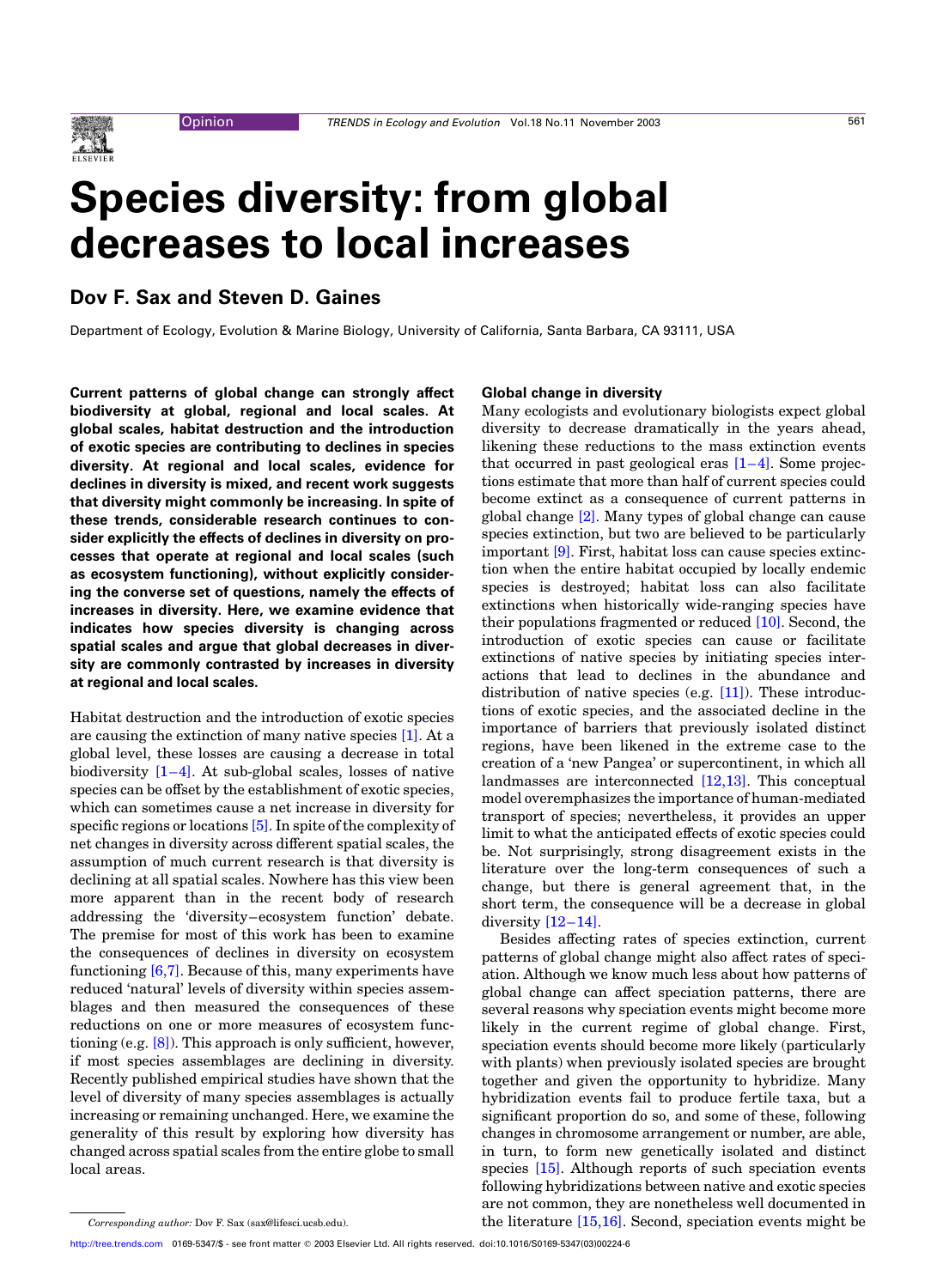<span id="page-1-0"></span>promoted (for both plants and animals) by modern-day vicariance events, such as habitat destruction, that cause allopatric distributions, in which populations are isolated from on another. Isolated populations, such as those within a reserve that is surrounded by a sea of suburban development, that can survive over the long term and adapt to changing conditions might ultimately form new species. Third, the introduction of small founder populations of exotic species, and the subsequent genetic changes that they experience in their naturalized range, could lead to the formation of new species. Undoubtedly, other unanticipated global changes that cause species to be brought together or split apart might also lead to the formation of new species.

At a global scale, the opposing processes of speciation and extinction determine net change in species diversity (Box 1). Although many speciation and extinction events will have gone unnoticed, available evidence from this past century indicates that the number of extinction events has greatly exceeded the number of speciation events [\[2,16\]](#page-4-0). Therefore, it is more than likely that species diversity is currently decreasing globally.

#### Regional changes in diversity

Within regions (by which we mean the broad set of areas that are intermediate in extent between the entire globe and small study plots of less than a few dozen hectares), determining changes in species diversity is more complicated than determining those at the global scale  $(Box 1)$ . At these 'regional' scales, speciation, extinction and extirpation (regional-level extinction events) are important.

## Box 1. Processes determining changes in species diversity across disparate spatial scales

Species diversity is affected by a variety of different processes, only some of which operate across spatial scales. At a global scale, change in species diversity is only affected by two processes, extinction and speciation, and the net balance between these two processes determines whether diversity is increasing or decreasing on Earth.

At regional scales, diversity is also increased by speciation and decreased by extinction. These decreases in diversity include those caused by regional extinction events that extirpate species from the region in question but not necessarily from all other regions. In contrast to the global scale, regional diversity can also increase when species immigrate between regions. The immigration of 'new' species to a region causes net diversity to increase when these species become established. However, these same species can cause decreases in diversity if they cause or facilitate the extinction of species that were previously present. So, net change in regional diversity is determined by speciation, extinction, extirpation and immigration.

At local scales, diversity is affected by the same processes that operate at larger scales, except that the process of speciation is rarely important. At local scales, however, biological and physical interactions become extremely important in determining diversity. This is because interactions between species, and interactions between species and their physical environment, will have a significant effect on the total number of species within a local area. Finally, at local scales, diversity is often measured not only as species number, but also by indices that consider measures of species relative abundance. Using diversity indices does not change the range of possible outcomes of changes in local diversity, because the addition of species can cause relative abundances of species to become more or less evenly distributed, resulting in increases or decreases in diversity. However, an additional process, species immigration, is also important. Species immigration involves the import of species to regions where they were not present historically. This occurs naturally when species increase the extent of their native range via long-distance dispersal. More often, however, this occurs when species are transported by humans [\[17\]](#page-4-0). Regardless of their means of introduction to a region, when these 'new' species (hereafter referred to as exotics) become established, they can affect species diversity in two ways. First, they can decrease diversity if they cause extinctions (or extirpations) of native species. Second, they can increase diversity by becoming established and contributing to the total number of species present in a region. Therefore, the net effect of exotic species on species diversity is determined by the balance between the species extinctions (or extirpations) that they cause or facilitate and the number of exotic species that become established. Essentially, the issue is whether, on average, more (or less) than one native species is extirpated per exotic that becomes established.

Theoretical work that uses species area and isolation relationships to consider expected changes in diversity at regional scales predicts that regional diversity should increase as barriers to isolation are removed, and the world comes closer to resembling a single supercontinent [\[12,13\].](#page-4-0) Similarly, a recent conceptual synthesis of invasion theory with the unified neutral theory also suggests that regional species diversity should increase [\[18\]](#page-4-0).

The conclusions of these theoretical and conceptual approaches are corroborated by evidence from the fossil record. In the past, there have been many times when regions that were previously isolated from one another were later connected as a result of changes in sea level, the formation of land bridges, and other tectonic events. In most cases, there is clear evidence that net species diversity increased following faunal mixing ([\[19\]](#page-4-0) and references therein).

Empirical evidence also suggests that net species diversity has increased, both on islands (since the arrival of humans within the past few thousand years) and within regions on continents (since the arrival of Europeans within the past few centuries). Some of the largest net increases in diversity have been observed with vascular plants. On oceanic islands, many plant species have become naturalized, whilst few native species have become extinct, such that the total number of species has approximately doubled on most islands [\[5\]](#page-4-0) [\(Figure 1\)](#page-2-0). Qualitatively similar increases in richness have been recorded in continental regions. Plant richness has increased within US states by an average of  $\sim$  20% [\[20,21\]](#page-4-0) [\(Figure 1\)](#page-2-0) and by a similar amount within Australian states [\[22,23\]](#page-4-0). These qualitative increases in plant richness also hold at smaller regional scales; for example, the Vice-county of West Lancaster in the UK has increased dramatically in species diversity over the past 200 years, with the loss of  $\leq 40$ native species and a gain of nearly 700 exotic species [\[24\]](#page-4-0).

Empirical evidence from animals also commonly shows a pattern of increased diversity. Reptile and amphibian diversity have increased slightly in California [\[25\].](#page-4-0) Mammal diversity has increased on many oceanic islands, in California, in Western Australia and in their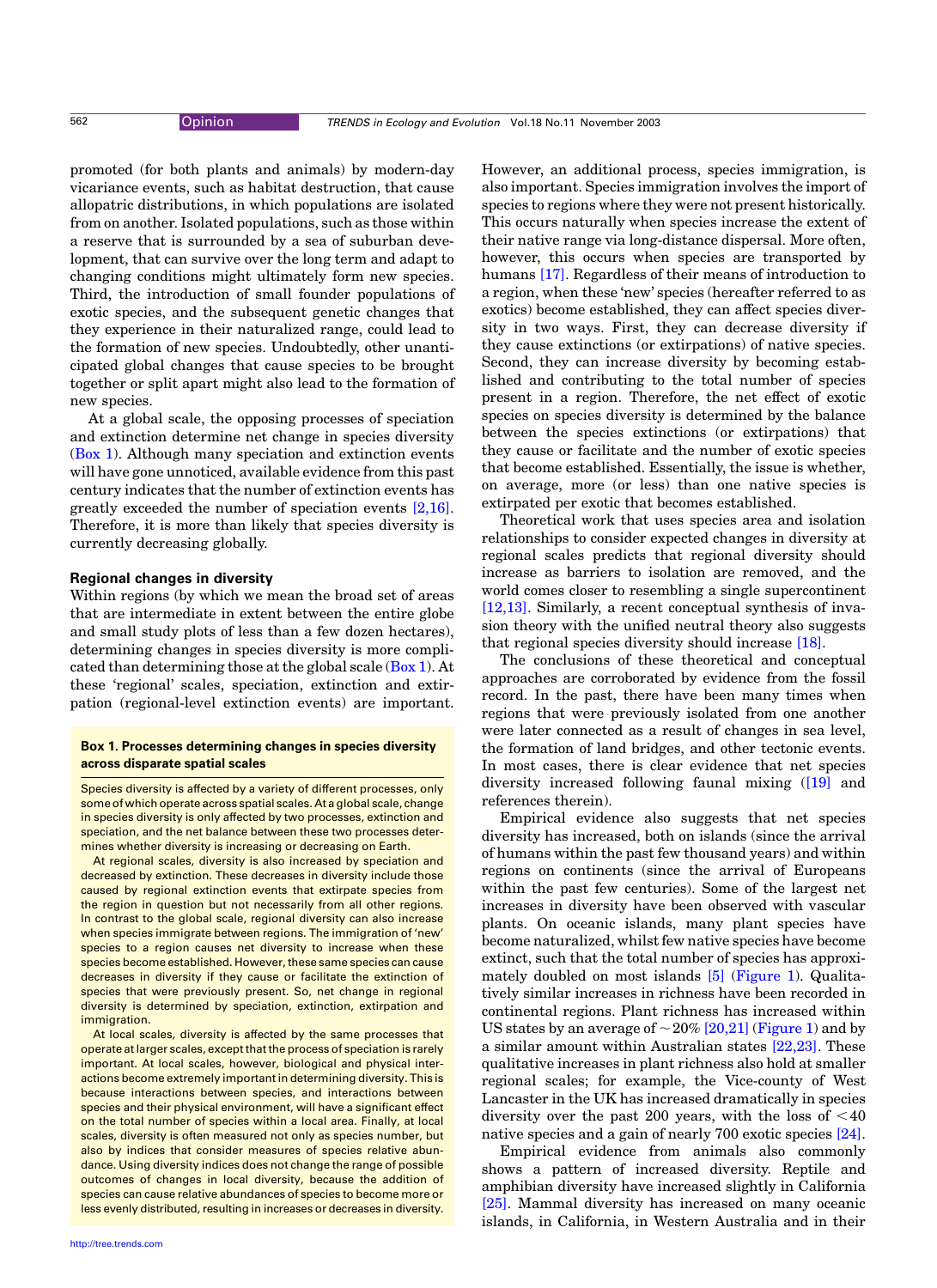<span id="page-2-0"></span>

Fig. 1. Change in species richness at regional scales. Species richness of plants and fishes has increased dramatically, whereas species richness of birds has remained relatively unchanged, on oceanic islands (white bars), since the arrival of humans within the past few thousand years, and within continental regions (green bars), since the arrival of Europeans within the past few centuries. Continental regions used for plants and birds are the 49 continental states of the USA, whereas continental regions used for fishes are 125 drainages in North America. The value reported for fishes from oceanic islands is based on data from only: Hawaii, New Zealand and the Falkland Islands; data from islands where there were no native species (e.g. Kerguelen) are excluded. Changes in plant richness reported here for US states underestimate actual increases, because data used to calculate extinctions also included threatened species that are still extant. Data sources: plants and birds on islands [\[5\],](#page-4-0) fishes from islands [\[27,30,31\],](#page-4-0) fishes in North American drainages [\[32\]](#page-5-0), plants from American states [\[20,21\],](#page-4-0) birds from American states ([\[20\]](#page-4-0) and uncollated data from [\[37\],](#page-5-0) and references cited therein).

respective continents of North America and Australia [\[25–29\]](#page-4-0). Freshwater fish diversity has increased dramatically on oceanic islands [\[26,27,30,31\]](#page-4-0) (Figure 1), where diversity of fishes has historically been strongly limited by barriers to dispersal. Freshwater fish diversity has also increased significantly within drainages of the USA [\[32\]](#page-5-0) (Figure 1), and within drainages of California [\[33\]](#page-5-0). At the scale of individual lakes, changes in diversity offreshwater fishes (over the past 50–150 years) have been more idiosyncratic, with examples of increased, decreased and relatively unchanged diversity (e.g. [\[34–36\]](#page-5-0)). In contrast to most other vertebrates, net bird diversity (in spite of large changes in species composition) has remained largely unchanged on oceanic islands [\[5\]](#page-4-0) (Figure 1) and within US states  $([20]$  $([20]$  and uncollated data from  $[37]$ ; Figure 1). In one study, over a 50-year period within two counties in Michigan, net bird diversity remained almost the same in spite of large changes in species composition [\[38\].](#page-5-0) For invertebrates, few data are available at regional scales; marine invertebrates along littoral environments are believed to have increased in diversity [\[39\],](#page-5-0) whilst species diversity of butterflies in California is not believed to have changed significantly [\[25\].](#page-4-0)

The one consistent pattern among all these groups is that no general decreases in diversity are known to have occurred at regional scales. The only exceptions to this conclusion are species that occupy regions that are becoming increasingly isolated by patterns of global change. For example, in National Parks of the USA, mammal diversity has decreased slightly [\[40\],](#page-5-0) although the magnitude of these changes is small relative to the total mammalian diversity of these areas. This difference, however, between mammals in US National Parks and plants in US states indicates that conditions that might isolate one group at one spatial scale might provide increased connectedness for other groups at other spatial scales; this suggests that relative differences in connectedness (and dispersal ability) will strongly influence future changes in species diversity among groups.

## Local changes in diversity

At local scales (by which we mean small study plots of less than a few dozen hectares with respect to plants, or slightly larger areas with respect to animals), diversity is expected to have changed in very different ways within anthropogenic environments versus native ecosystems that are more or less intact. Within anthropogenic environments, such as parking lots, housing developments and agricultural fields, diversity of species (at least of those able to persist without human assistance) has clearly decreased dramatically from conditions before human disturbance. Within local systems that are more or less intact, however, net changes in diversity are not as well understood.

Although 'intact' local systems are perhaps the most studied of all ecological systems, ironically it is at these small scales that we have the poorest conception of how diversity has changed. This is due, in part, to the added complexity in the way that diversity is often defined at local scales, which includes concepts of species evenness ([Box 1\)](#page-1-0). The primary difficulty in determining how diversity has changed at local scales, however, is the lack of repeated sampling of small-scale plots. To measure how species diversity has changed, we need to know how many species were present within a specific local area at some point in the past as well as how many species are present there now. With the exception of very short timescales (e.g. on the scale of a few dozen years), we rarely have such information.

To circumvent this deficiency, we can examine indirect evidence from studies of local changes in species diversity owing to species invasion or introduction events. Most of this evidence comes from paired comparisons of systems that have and have not been invaded by particular exotic species. Such comparisons are generally made, or at least reported in the literature, only within systems in which exotic species are believed to have had significant impacts. Although many of the most notorious exotic species, including salt cedar Tamarix sp., blue gum tree Eucalyptus globulus and purple loosestrife Lythrum salicaria commonly do not reduce species diversity relative to native systems  $[41-43]$ , there are nevertheless cases in which reductions in species diversity are apparent  $[44]$ . It is these latter cases that have perhaps most strongly coloured the popular view that diversity is decreasing at local scales. Remarkably, this view has formed in spite of the fact that most exotic species are not known to have major detrimental effects on native biota [\[45\]](#page-5-0) and that many studies show no reductions in diversity  $[41-43]$ . Additional sources of indirect evidence for local changes in diversity come from studies that examine how sets of native and exotic species vary in diversity across multiple local sites. This work has shown that native and exotic diversity are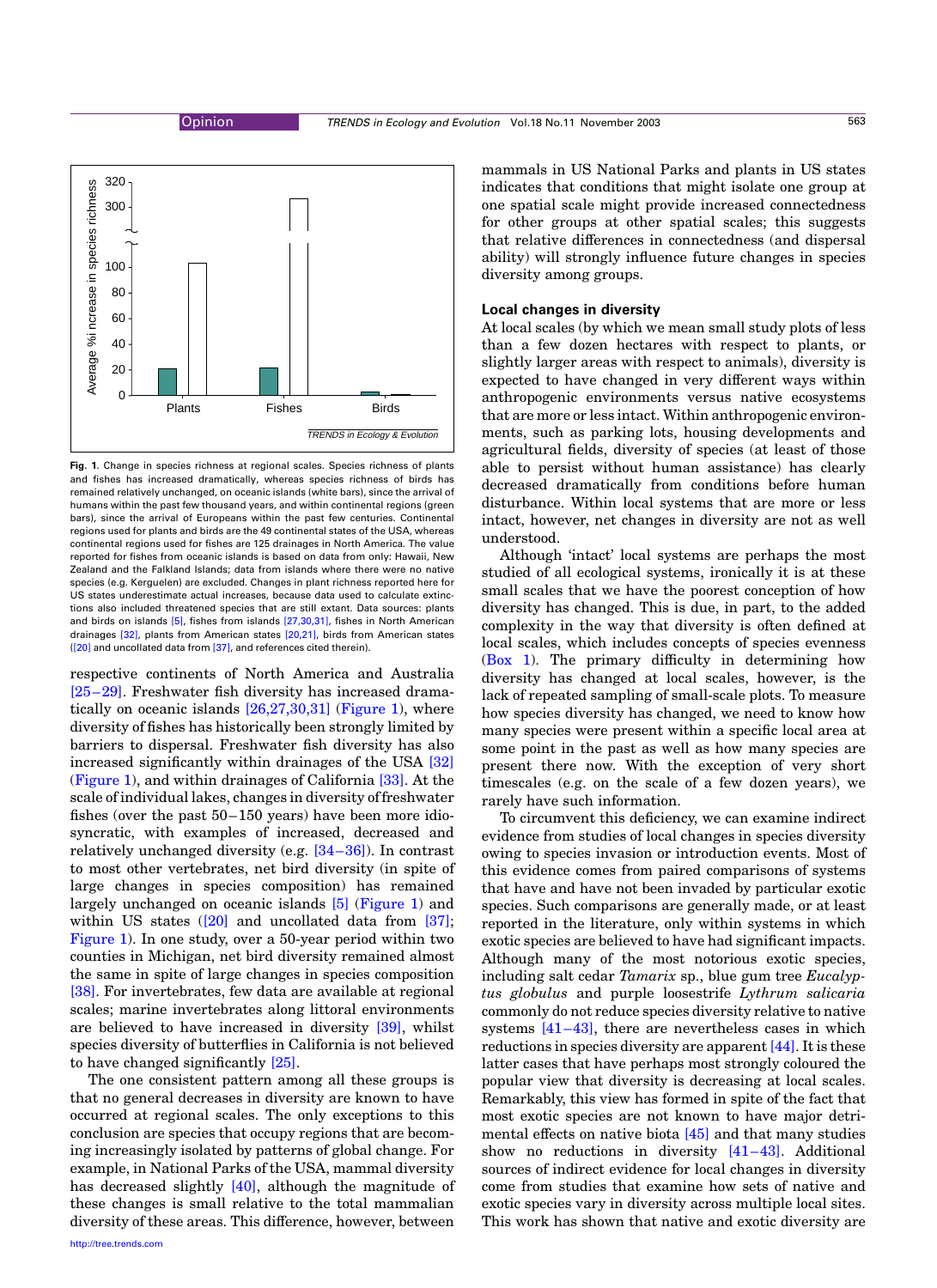often positively correlated  $[46-48]$ , which suggests that species richness has increased. However, without historical reference points, it is impossible to test this relationship conclusively, because an unknown number of native species might have been displaced by the exotic species present.

Fortunately, some direct evidence of local change in diversity is available from long-term studies and from work that has resurveyed older study plots. Most of this work has been done with plants, but a few studies of other groups provide relevant information. A study of rodents on a several hectare plot in southeastern Arizona that has been ongoing for  $>20$  years has shown little change in species diversity, in spite of large changes in species composition [\[49\]](#page-5-0). Resurveys of 54 small lakes in Minnesota (after an average of 43 years before initial surveys) showed that freshwater fish diversity had increased in many lakes, but had decreased or remained relatively unchanged in others [\[50\]](#page-5-0). Resurveys of the Channell Islands off the coast of California (after 50 years) showed little change in species diversity (in spite of significant changes in species composition) on most islands, including three smaller ones that were each approximately one square mile in size [\[51\]](#page-5-0). With plants, some studies have shown that changes in limiting resources or disturbance regimes can increase local diversity in spite of a relatively constant number of species in the larger aggregate or regional pool of species [\[52,53\].](#page-5-0) Here, however, we are most concerned with how local diversity has changed within regions where the number of species available to occupy local sites has been increased by the addition of exotic species; several studies provide such information. At Tumamoc Hill in Arizona, where long-term plots of vegetation have been studied since 1909, the net number of species has increased significantly, with  $>50$  exotic species becoming established [\[54,55\].](#page-5-0) At Carnac Island (a 16-ha island reserve  $<$  10 km from the Australian mainland), studies since 1951 have shown large oscillations in net plant diversity, but the most recent survey shows nearly twice as many plant species as were found originally, and much of this increase is associated with an increasing number of exotic species [\[56\].](#page-5-0) In Uruguay, long-term grassland plots established in 1935 and re-sampled in 1990 show that local diversity has increased dramatically; this has presumably occurred because of the addition, not just of species exotic to Uruguay, but also of species native to Uruguay that might not have been present in this region historically [\[57\]](#page-5-0). Of course, not all historical records indicate increasing local diversity. In a resurvey of the vascular plants in 25 small lakes in Finland, species diversity was found to be relatively unchanged after 62 years [\[58\].](#page-5-0) Furthermore, in small parks or reserves that have been completely isolated by surrounding urban development, net species diversity has often declined (e.g. [\[59\]](#page-5-0)). In summary, at local scales, the empirical evidence available suggests that diversity of intact systems has often increased, but that diversity has decreased and remained relatively unchanged as well.

#### Future changes in diversity

Whether we are in the early stages of the next mass extinction is difficult to determine conclusively, but present rates of species extinctions are not inconsistent with this notion  $[1-4]$ . Certainly, in the next few centuries, global species diversity is expected to continue to decline. This should occur because of continued habitat destruction and the introduction of additional exotic species. However, even if these activities were stopped today, many more species extinctions would still be expected because of changes that have already occurred; that is, there might be an 'extinction debt'  $[60]$ . This extinction debt is expected, because the process of species extinction could operate slowly for some species or become apparent only over relatively long periods. At regional scales, it is therefore conceivable that current increases in species diversity are transient and that diversity might eventually reach levels that are equal to or even lower than those known historically. Although such an outcome is possible, much ecological theory suggests that the net effect of removing isolating barriers will be to cause continuing increases in species diversity at regional scales [\[12,13,18\]](#page-4-0). Reconciling these different perspectives, and predicting the magnitude offuture extinctions, is one of our great challenges. We believe that this challenge can be met best by examining the specific manner in which habitat loss and exotic species impact the abundance of native species. Finally, at local scales, we anticipate that future changes in diversity should generally correspond with changes at regional scales. At the local scale, however, we expect these changes to be more idiosyncratic, regardless of the general patterns of change at larger spatial scales.

## **Conclusions**

Global diversity appears to be decreasing and should continue to do so as long as the rate of species extinction exceeds the rate of speciation. By contrast, regional diversity appears to be increasing for many taxonomic groups and remaining relatively unchanged for others; in only a few cases do we see evidence of regional declines in diversity. At local scales, diversity has often declined in anthropogenic environments. By contrast, in more or less intact systems we have a poorer understanding of how diversity has generally changed, but it is clear that there are many examples of increases in local diversity (particularly in plant communities). Future work should attempt to characterize more adequately how local diversity has changed, as the implications of these changes might be of paramount importance to the functioning of ecological systems. Certainly, these changes are more complicated than have been generally appreciated, and the potential ecological implications of these changes should be explored further at all spatial scales  $(Box 2)$ .

Current evidence clearly shows the shortcomings of continuing to focus ecological research exclusively on the effects of decreasing local or regional diversity. Instead, future research should also consider the flipside of these same questions; namely, it should address how increases in diversity might affect ecological systems. The patterns described here highlight the need for more carefully defined concepts of native and exotic species diversity [\[61\],](#page-5-0) for the use of metrics besides diversity to measure the changing state of natural systems [\[62\]](#page-5-0), and for the need to educate the public about how diversity is changing at different spatial scales [\(Box 3\)](#page-4-0). Increases in species diversity cannot be assumed to be beneficial to community or ecosystem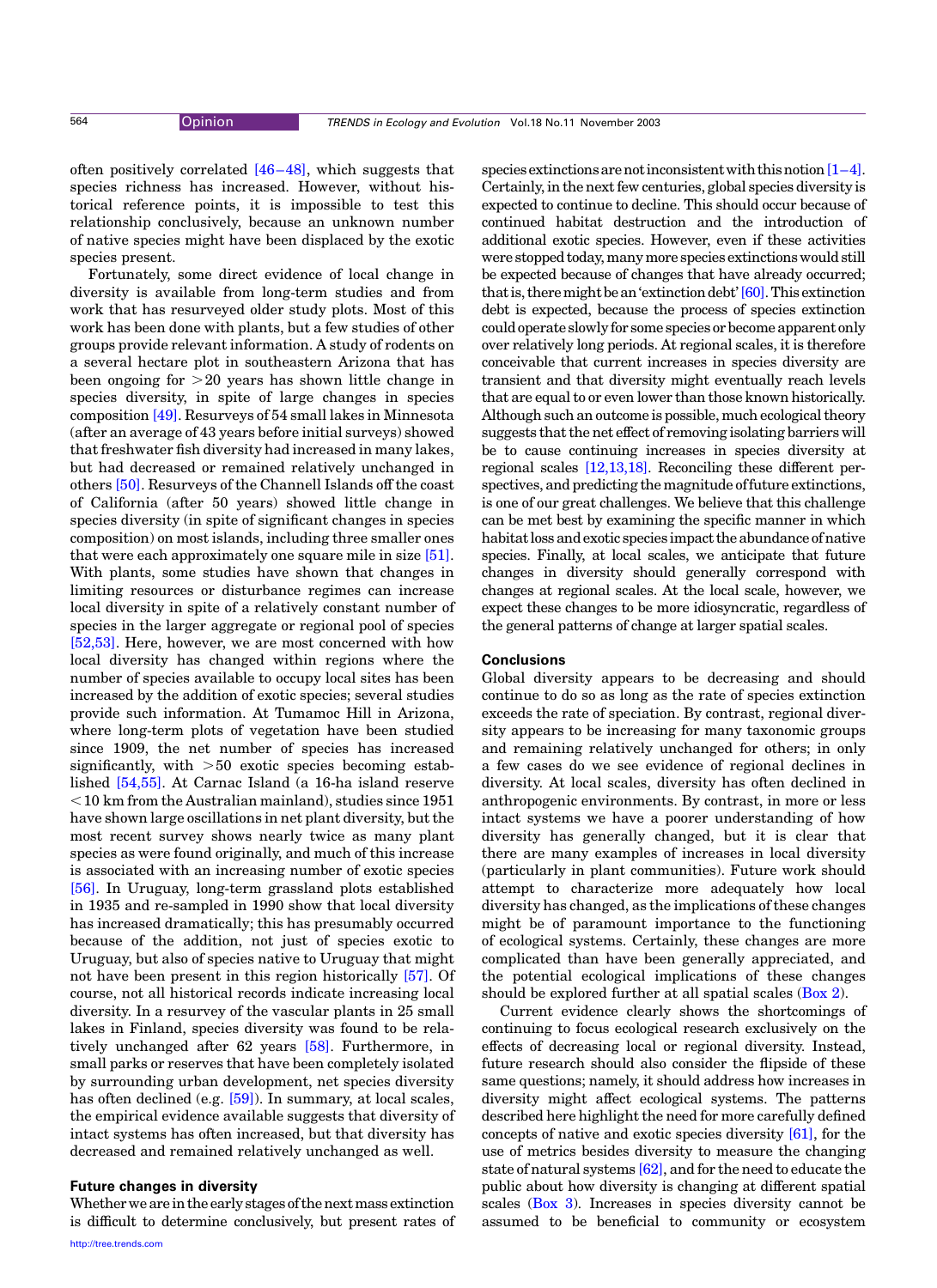<span id="page-4-0"></span>The problems caused by declines in global diversity have been known for some time. They include both practical concerns over the loss of genetic diversity (e.g. loss of potential future sources of medicine) and ethical concerns over the loss of the natural heritage of the Earth [10].

At regional scales, declines in diversity, and particularly the loss of endemic species, pose the same concerns as those described above for global losses. In addition, there is increasing concern regarding the process of biotic homogenization, in which distinct regional biotas are sometimes replaced largely or entirely by sets of species that are gaining ever-broader distributions and global abundances [4]. Much empirical evidence for these species replacements exists for birds, fishes and other vertebrates, whereas the evidence for these same processes in plants is less apparent, as comparatively few native plant species have gone extinct in spite of the establishment of many exotic species [5,63]. Besides the threat of species replacement, patterns of increasing regional diversity raise several potentially equally important concerns. First, are these increases in diversity permanent or transient? If they are transient, will there be many native species that are eventually driven to extinction? Second, will increases in diversity affect ecosystem functioning? Do processes relevant to ecosystems operate at these scales? Third, will increases in diversity of the kind described here affect local patterns of diversity? Addressing these questions will do much to help us understand the implications of current patterns of regional change in diversity.

At local scales, all of the processes and concerns described above for global and regional scales are also relevant. It is at local scales, however, that processes relative to ecosystem functioning might be most relevant and most important. Changes in local diversity are expected to have strong influences on a variety of ecosystem processes and services, including productivity, nutrient cycling and nutrient retention. Certainly, processes operating at local scales can scale up to affect global carbon budgets, global climate change, and the production of clean air and water. It is in part because of these concerns that much of the 'diversity–ecosystem function' debate has occurred. However, this debate has largely focused on the effects of decreases in diversity [6–8]. Nevertheless, increases in local diversity, which might be more common than decreases (at least within many intact plant communities), should also be considered, because these increases in diversity could cause unknown and quite possibly detrimental effects upon ecosystem functioning and community processes.

#### Box 3. Contrasts in changing species diversity across disparate spatial scales: an educational challenge

Species diversity is changing in fundamentally different ways at different spatial scales. At a global scale species diversity is decreasing, whereas at smaller spatial scales diversity is often increasing. This empirical pattern presents an educational challenge to conservation managers, NGOs and others who are concerned with preserving our natural heritage. This challenge arises from the current emphasis (and public adoption) of the view that conserving diversity is important. Because declines in diversity at global and local scales are undesirable, it is likely that many will perceive an increase in local or regional diversity as desirable. Part of the solution to this conundrum is to continue to educate the lay-public about exotic species, and to distinguish between native and exotic diversity.

This solution is probably not sufficient, however, because at local scales increases in diversity can often be attributed to species that are native to the region (e.g. [57]). It might be important, therefore, to begin to stress the importance of spatial scale in the context of changing species diversity. Such an understanding could help to cultivate a more mature understanding of the threats to the integrity of biological systems at disparate spatial scales.

functioning, and the ultimate consequences of these changes can only be determined by carefully constructed research efforts.

### Acknowledgements

We thank M. Davis, J. Lockwood, M. Rejmánek and three anonymous reviewers for comments about this article. This work benefited from previous collaboration with J. Brown. This is contribution number 123 of the Partnership for Interdisciplinary Studies of Coastal Oceans (PISCO), A Long-Term Ecological Consortium funded by the David and Lucile Packard Foundation.

#### References

- 1 Diamond, J.M. (1989) The present, past and future of human-caused extinctions. Philos. Trans. R. Soc. Lond. Ser. B325, 469–477
- 2 Smith, F.D. et al. (1993) Estimating extinction rates. Nature 364, 494–496
- 3 Morris, D.W. and Heidinga, L. (1997) Balancing the books on biodiversity. Conserv. Biol. 11, 287–289
- 4 McKinney, M.L. and Lockwood, J.L. (1999) Biotic homogenization: a few winners replacing many losers in the next mass extinction. Trends Ecol. Evol. 14, 450–453
- 5 Sax, D.F. et al. (2002) Species invasions exceed extinctions on islands worldwide: a comparative study of plants and birds. Am. Nat. 160, 766–783
- 6 Cameron, T. (2002) 2002: the year of the 'diversity–ecosystem function' debate. Trends Ecol. Evol. 17, 495–496
- 7 Naeem, S. (2002) Ecosystem consequences of biodiversity loss: the evolution of a paradigm. Ecology 83, 1537–1552
- 8 Hector, A. et al. (1999) Plant diversity and productivity experiments in European grasslands. Science 286, 1123–1127
- 9 Wilcove, D.S. et al. (1998) Quantifying the threats to imperiled species in the United States. Bioscience 48, 607–615
- 10 Wilson, E.O. (1992) The Diversity of Life, Norton
- 11 Fritts, T.H. and Rodda, G.H. (1998) The role of introduced species in the degradation of island ecosystems: a case history of Guam. Annu. Rev. Ecol. Syst. 29, 113–140
- 12 Brown, J.H. (1995) Macroecology, University of Chicago Press
- 13 Rosenzweig, M.L. (2001) The four questions: what does the introduction of exotic species do to diversity? Evol. Ecol. Res. 3, 361–367
- 14 Collins, M.D. et al. (2002) Species-area curves, homogenization and the loss of global diversity. Evol. Ecol. Res. 4, 457–464
- 15 Abbott, R.J. (1992) Plant invasions, interspecific hybridization and the evolution of new plant taxa. Trends Ecol. Evol. 7, 401–405
- 16 Ellstrand, N.C. and Schierenbeck, K.A. (2000) Hybridization as a stimulus for the evolution of invasiveness in plants? Proc. Natl. Acad. Sci. U. S. A. 97, 7043–7050
- 17 Elton, C.S. (1958) The Ecology of Invasions by Animals and Plants, Methuen
- 18 Davis, M.A. (2003) Does competition from new species threaten long-term residents with extinction? Bioscience 53, 481–489
- 19 Vermeij, G.J. (1991) When biotas meet: understanding biotic interchange. Science 253, 1099–1104
- 20 Stein, B.A. et al. (2000) Precious Heritage–The Status of Biodiversity in the United States, Oxford University Press
- 21 Mac, M.J. et al. (1998) Status and Trends of the Nation's Biological Resources (Vol. 1), US Geological Survey
- 22 Leigh, J. et al. (1984) Extinct and endangered plants of Australia, World Wildlife Fund
- 23 Hnatiuk, R.J. (1990) Census of Australian vascular plants, Australian Government Publishing Service
- 24 Greenwood, E.F. (2003) Understanding change: a Lancashire perspective. Watsonia 24, 337–350
- 25 Hobbs, R.J. and Mooney, H.A. (1998) Broadening the extinction debate: population deletions and additions in California and Western Australia. Conserv. Biol. 12, 271–283
- 26 Wilson, K. (1997) Extinct and introduced vertebrate species in New Zealand: a loss of biodistinctiveness and gain in biodiversity. Pac. Conserv. Biol. 3, 301–305
- 27 Eldredge, L.G. and Miller, S.E. (1995) How many species are there in Hawaii? Bishop Mus. Occas. Papers 41, 3–17